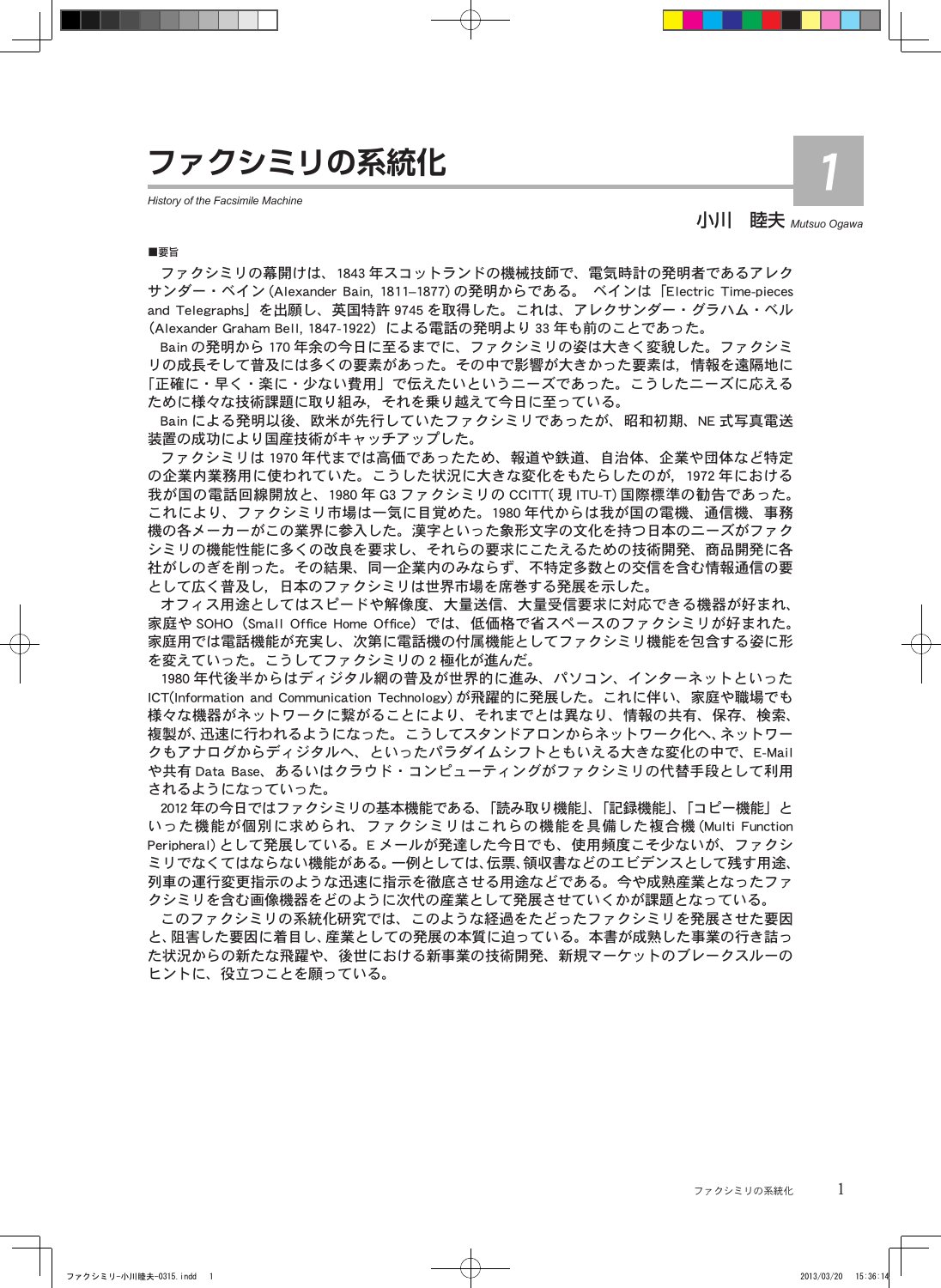#### History of the Fax Machine

#### Mutsuo Ogawa

#### ■ Abstract

The first facsimile device appeared in 1843, the brainchild of the Scottish mechanical engineer and inventor of the electric clock, Alexander Bain (1811–1877).Bain submitted an application to the British Patent Office for "Electric Time Pieces and Telegraphs," no. 9745, and was granted a patent of the same number some 33 years prior to the invention by Alexander Graham Bell (1847–1922) of the telephone.

Obviously, the fax machine has changed immensely since Bain invented his device over 170 years ago. Numerous factors hastened the development and growing prevalence of facsimile devices.The biggest factor was the need to convey information over distance in a manner that was accurate, fast, easy and economical. A variety of technical issues had to be addressed in order to meet this need, solutions to which resulted in the fax machine of today.

Following Bain's invention, Europe and North America initially led the way with facsimile technology, but in the early Showa era (1925–1989), Japan succeeded in catching up with the West with the advent of domestically-developed NE-type facsimile technology.

The high price of facsimile devices until the 1970s meant that they were used only for specific commercial purposes by the news media, railways, government entities, corporations and other such organizations. This changed drastically due to Japanese government moves to relax telephone line restrictions in 1972, and after release of the 1980 recommendation of the former CCITT (now ITU-T) for an international G3 facsimile standard. These developments breathed instant life into the facsimile market.

From the 1980s, Japanese manufacturers of electronics, communication devices, and office equipment all became players in the field. The use in Japanese culture of pictographic writing in the form of Chinese characters made demands on facsimile functionality that required numerous improvements. Companies competed fiercely to develop technical and commercial solutions in response. As a result, fax machine use went beyond the confines of in-house use to become increasingly widespread as a key means of communication, including bulk messaging to large numbers of recipients. Japanese fax machines went on to take the world market by storm.

Office users wanted devices that offered speed, high resolution, and bulk fax transmission and receipt capabilities. Meanwhile, home and SOHO (small office, home office) users preferred machines that were reasonably priced and required minimal space. Home-use fax machines already came with full telephone functionality. Following this was the transformation of the fax machine into an auxiliary function of the telephone. Later, the facsimile market would go on to become more polarized.

Beginning in the latter half of the 1980s, digital networks started to become more prevalent globally, while development of information and communications technologies (ICT) in the form of the personal computer and Internet took off dramatically. This meant that home and office users were connecting to computer networks using a range of devices, and were sharing, saving, searching for and printing data, as had never been done before. A huge transformation, or what could be called a paradigm shift, was taking place: from analog to digital technologies and from stand-alone to networked computers. The fax machine gave way to e-mail, shared databases and cloud computing.

Now, in 2012, scanning, printing and copying are required as separate functions, facsimile now provided as one such function on a Multi-Function Peripheral (MFP) device. With e-mail having come as far as it has today, the use of the fax has declined. Nevertheless, it is not a function that can disappear. For example, faxing still serves to keep documentary proof of such things as tickets and receipts, as a foolproof way to convey information quickly, such as of changes to a train timetable, and more.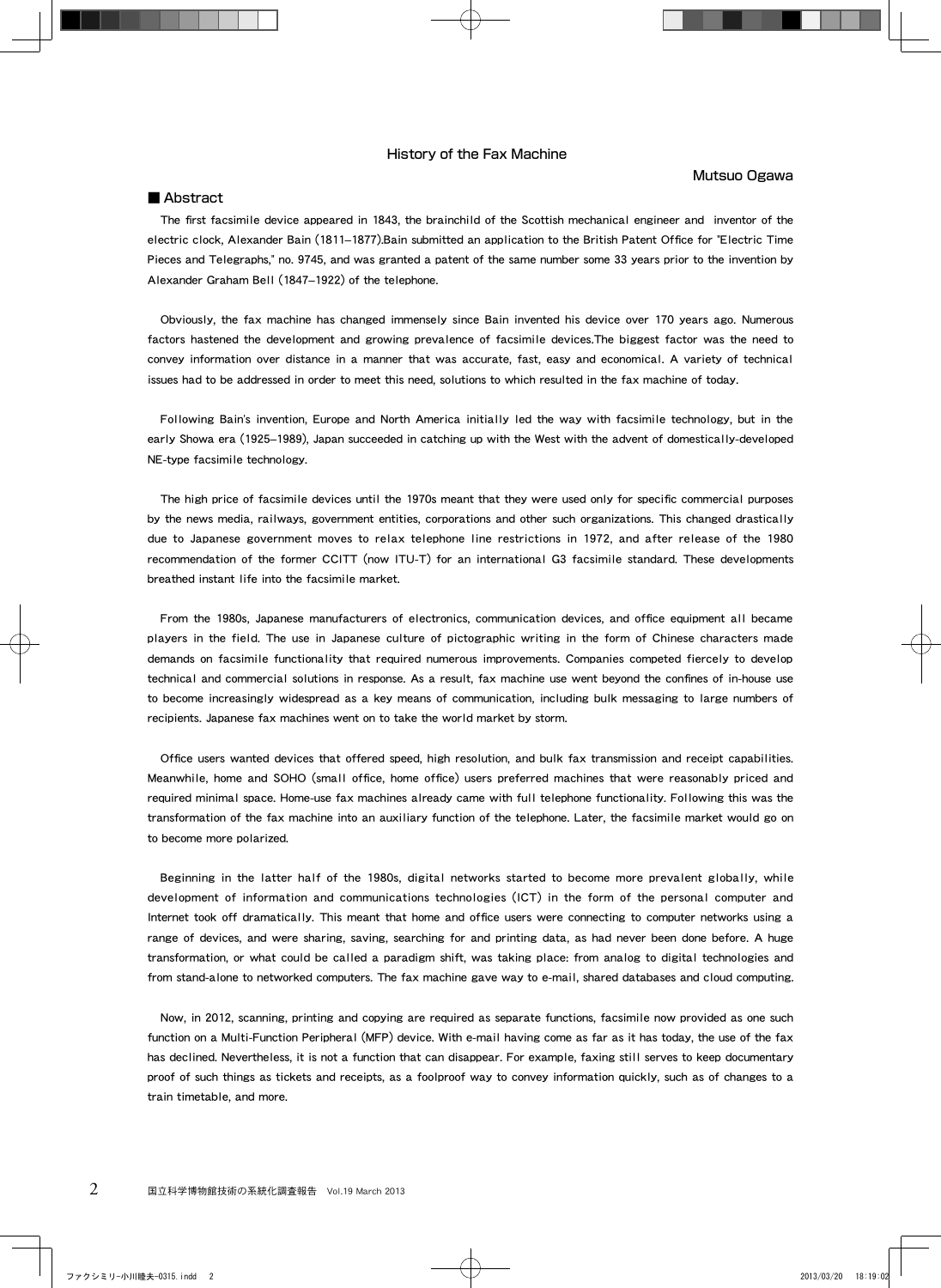Facsimile having matured into the imaging devices of today, the current issue is the future direction of the imaging industry. This systematic investigation of the fax sheds light on the nature of the development of the facsimile industry by focusing on the factors impelling and impeding the development of its technology throughout this process of change.

The author hopes that this paper can be useful in suggesting possibilities for a breakthrough in this stalled mature industry that will lead to technological developments in business fields of the future, and open up new markets.

#### ■ Profile

## 小川 睦夫 *Mutsuo Ogawa*

#### 国立科学博物館産業技術史資料情報センター主任調査員

昭和 49 年 3 月 東京理科大学理学部物理学科卒 昭和 42 年 株式会社リコー入社 平成 4 年 DEP(Digital Equipment Products) 事業部副事業部長 ファクシミリ事業責任者を担当 平成 11 年 東北リコー株式会社理事 平成 15 年 東北リコー執行役員 平成 16 年 株式会社リコー標準化戦略室長 平成 20 年 株式会社リコー退職 現在合同会社 MOTT 代表取締役 平成 3 年度 発明協会発明賞受賞

#### ■ Contents

| 2. 黎明期、1843年~1972年 ……………………………………… 6       |  |
|--------------------------------------------|--|
| 3. 助走期、1972年~1980年                         |  |
| (回線開放~国際規格の制定まで…………………………………………19          |  |
| 4. 成長期、1981年~1996年                         |  |
| (国際規格制定から MFP 統計開始まで ) ………………………………35      |  |
| 5. 成熟期、1996 年~ 2012 年 (MFP 統計開始から現在まで) …44 |  |
| 標準化の話 ……………………………………………………………50<br>6.      |  |
| 7. ファクシミリ要素技術の変遷 …………………………………………… 70      |  |
| 8. ファクシミリ系統化のまとめ …………………………………………93        |  |
| 謝辞………………………………………………………………………………………97      |  |
|                                            |  |
| ファクシミリ技術系統図 ……………………………………………… 100         |  |
| 登録候補一覧 …………………………………………………………… 102         |  |
|                                            |  |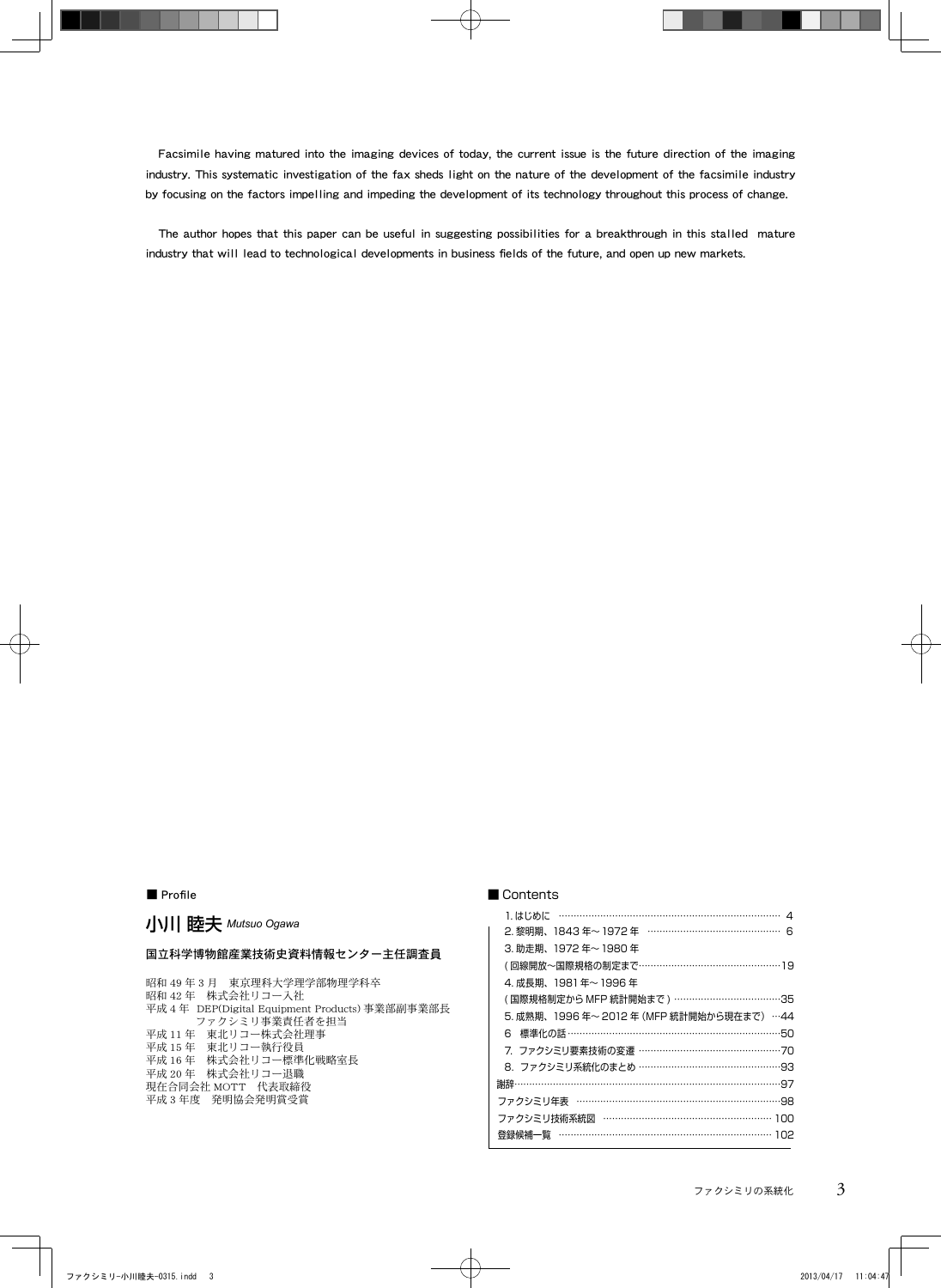# **電力ケーブル技術発展の系統化調査**

*Study on Systematic Development of Power Cable Technology* 

## 吉田 昭太郎 *Shotaro Yoshida*

2

#### ■要旨

電力ケーブルの技術発展は、低損失化、コンパクト化、長尺化、高信頼度化、高品質化など電力会社の明確なニー ズと主導のもとにケーブルと接続箱の新規技術を積極的に導入して進められた。1980 年以降は日本独自技術で世 界トップクラスのケーブル線路が完成した。ケーブルは数十 km 線路の長手方向に一箇所でも欠陥を造らない高 品質化技術がより重要であり他の電力機器と異なる点である。

火力、原子力発電所などで発電された電力は、変圧器で高電圧化され、架空送電線を経由して地中に布設され た電力ケーブルにより都市内の需要地へ送られる。電力ケーブルはライフラインを支える基盤製品である。本調 査は 60kV 級以上電力ケーブルの OF ケーブル (Oil-Filled cable)、POF ケーブル (Pipe type Oil Filled cable) および CV ケーブル (Cross-linked polyethylene insulated cable) を対象として行った。電力ケーブルの技術開発は、主に高 電圧化および大電流化に対する材料とその構造の改善の歴史であり、いかにしてコンパクト化ができ、低損失化 できるかにある。ケーブルと接続箱の技術発展に主眼を置き系統化調査を行い、以下の 5 期に分類し技術発展過 程をまとめた。

(1) 模倣技術による国産化(1950 年代後半 ( 昭和 30 年代前半)まで )

日本最初の OF ケーブルは、1928 年にイタリア・ピレリー社から技術導入を受けて、1930 年に日本電力 ( 株 ) 尾久変電所向けに製造、布設された。66kV 鉛被 OF ケーブル ( 絶縁厚 10mm) である。第二次世界大戦中はほとん ど生産されなかったが、1951 年以降産業の復興とともに 66kV 以上 OF ケーブルは急激に増加した。コンパクト 化のため 66kV 3 心 OF ケーブルが実用化された。1955 年頃には日本の技術は独り立ちできた。

(2) 海外技術をベースとした国産技術の発展(1950 年代後半 ( 昭和 30 年代前半 ) ~ 1970 年 ( 昭和 45 年 ) 頃)

フランスのリヨン社から薄紙絶縁ケーブル技術の導入を行い、1960年に287.5kV OFケーブル線路が建設された。 その後鉛被に代わって波付きアルミ被を実用化し、絶縁体の低損失化を図るため脱イオン水洗紙および合成油を 実用化するなど国産技術による高電圧化と低損失化が進められた。架橋ポリエチレン材料自体はアメリカ GE 社 の特許で、1960 年頃に各社がライセンス契約を結び CV ケーブルを実用化した。1964 年には 70kV CV ケーブル ( 絶 縁厚 20mm) が布設された。日本独自の内外半導電層と絶縁層の 3 層同時押出方式を開発し、絶縁性能を向上させ た。日本が常に先行して CV ケーブルの実用化を進めた。

(3) 自主技術で国産化 (1970 年 (昭和 45 年) 頃~ 1980 年 (昭和 55 年) 頃)

長距離 275kV OF ケーブルおよび POF ケーブル線路が建設され、長距離 500kV OF ケーブル線路建設を目標に 日本独自の低損失の半合成紙の開発が進められた。一方、CV ケーブルについては、日本独自の乾式架橋製造方 式が開発され、CV ケーブルの絶縁性能を著しく向上させた。これらの技術は、世界に先んじた技術であり、CV ケー ブルの絶縁信頼性を向上させ、超高圧 CV ケーブルの実用化に貢献した。1979 年に世界で初めての 275kV CV ケー ブルが布設された。

(4) 日本独自技術で世界トップレベルへ(1980 年 ( 昭和 55 年 ) 頃〜 1990 年 ( 平成 2 年 ) 頃)

 絶縁体の低損失化のため 275kV 半合成紙 OF ケーブルを実用化した。導体の低損失化のため、世界で初めての 酸化第二銅皮膜を有する素線絶縁導体が開発され、275kV POF ケーブルに適用され大電流化を果たした。500kV CV ケーブルを目指して開発が進められた。絶縁性能に対して欠陥となる異物混入を阻止するため、材料から製 造まで徹底したクリーン化が進められ、1988 年には、発電所の引出し線として 500kV CV ケーブルが世界で初め て実用化され、1989 年には長距離 275kV CV ケーブル線路 ( 絶縁厚 27mm) が実用化された。

(5) 世界トップレベルの製品化(1990 年 ( 平成 2 年 ) 頃~ 2005 年 ( 平成 17 年 ))

世界トップレベルの 500kV ケーブル技術を確立し、これをベースに大容量線路として、本四連系線 500kV 半 合成紙絶縁 OF ケーブル ( 絶縁厚 25mm)、紀伊水道横断直流 500kV 海底 OF ケーブル ( 絶縁厚 22.5mm)、新豊洲線 500kV CV ケーブル ( 最小絶縁厚 27mm) が実用化された。既に 10 年以上の運転がされている。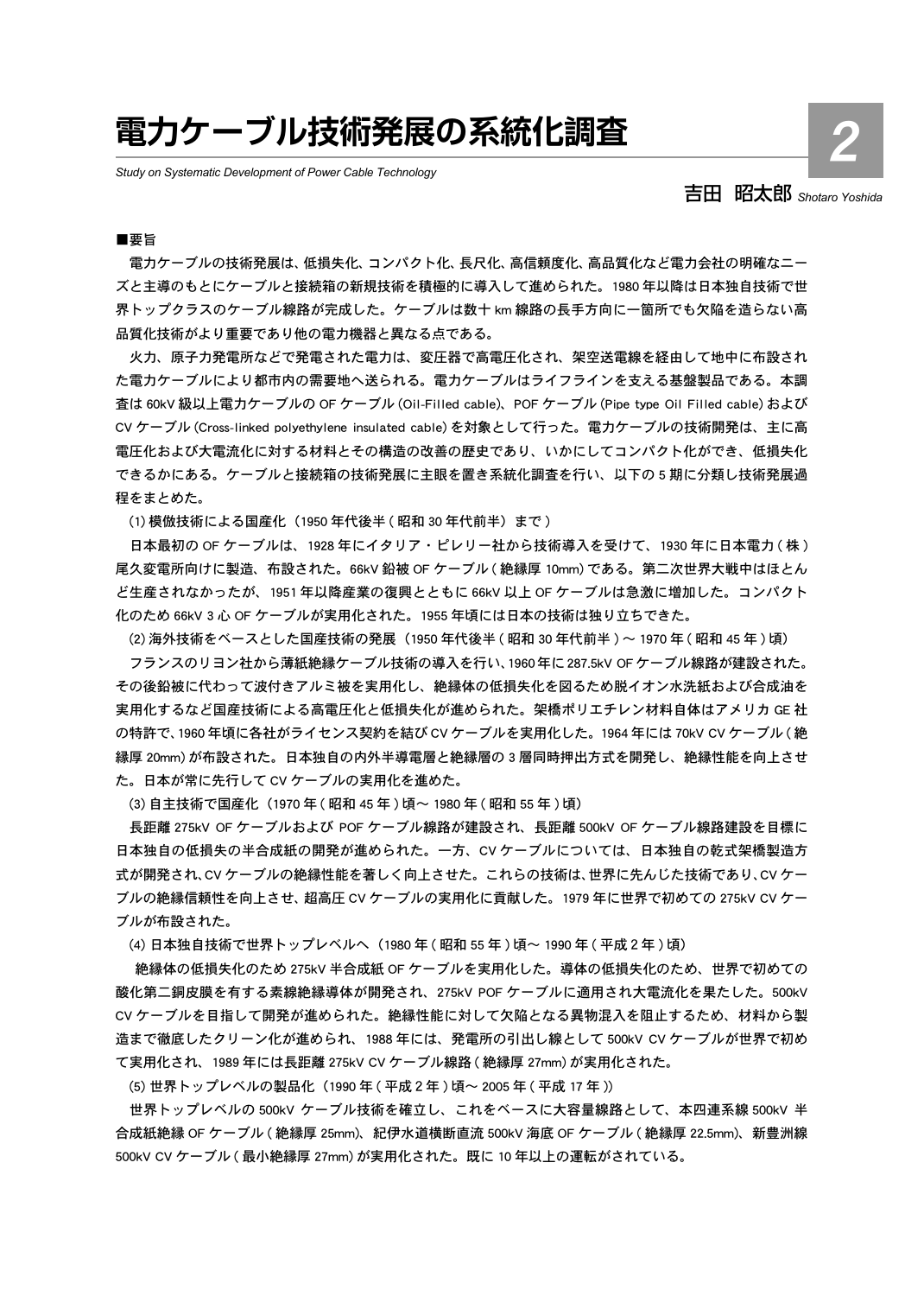#### Study on Systematic Development of Power Cable Technology

#### Shotaro Yoshida

#### ■ Abstract

The development of power cable technologies is the history of developing lower power loss, smaller cable dimensions, longer distance transmissions, better reliability and higher quality overall in accordance with the requirements of power utilities in Japan, in the course of which new technologies relating to power cables and its accessories were proactively introduced to Japan. In the 1980s, Japan became successful in installing world-class power cable transmission lines using own technology. The big difference with other power equipment was cable technology that guaranteed high quality and reliability, particularly for defect free transmission over distances of several tens of kilometers.

Electricity generated by thermal, nuclear and other types of power plant is transmitted through overhead transmission lines and underground cables to urban areas where the demand for electricity is very high. Power cables are thus key to modern living. This study focuses on oil-filled cable (OF cable), pipe-type oil filled cable (POF cable), and cross-linked polyethylene insulated cable (CV cable), with voltage ratings of 60kV or more. The development of power cable technologies is the history of developing insulation materials and power cable construction able to handle higher voltages and larger current, and also developing smaller dimensions and lower loss. This study focuses primarily on technology development for power cables and its accessories, and addresses its development in the following five stages.

(1): Domestic production through imported overseas technologies — Until latter half of 1950s

Technology imported from Pirelli Cables of Italy was used in 1928 to manufacture OF cables for the first time in Japan. OF cable rated 66kV (10 mm thick insulation and lead-sheathed) was subsequently installed in the Ogu Power Substation of Nippon Electric Power Co. in 1930. However, the development of cable and related technology, and cable production was virtually halted throughout Second World War. After 1951, the demand for OF cables rated 66 kV and higher sharply increased. Three-core OF cable rated at 66 kV was developed to meet the market requirements for smaller diameter power cable and was produced commercially. By 1955, Japan was self-reliant in power cable technology.

(2): Development of own technologies on the basis of imported technologies from overseas — From latter half of 1950s to around 1970

During this phase, thin paper insulation cable technology from Les Cables de Lyon in France was used. 287.5 kV OF cable lines were installed underground in 1960. Corrugated aluminum-sheathing was then developed in Japan to replace lead sheathing, and was produced commercially. Domestic cable technologies were successful in achieving higher power voltage and lower dielectric loss with de-ionized water-washed Kraft paper and synthetic oil. CV cable was commercialized around 1960 with licensing agreements for cross-linked polyethylene materials with GE in America, and 70 kV CV cable (20 mm thick insulation) was subsequently installed in 1964. Cable with a triple layer simultaneous extrusion process for the insulation and two semiconducting screens was then developed in Japan, enhancing cable insulation. Japan had now taken the lead in the commercialization of CV cable.

#### (3) Domestic production with Japanese technology — From around 1970 to around 1980

During this phase, long-distance 275 kV OF cable and POF cable power transmission lines were installed throughout Japan, and low-loss semi-synthetic insulating paper was developed domestically to make viable commercial longdistance 500 kV OF cable power transmission lines. Japan developed its own dry-cured insulation process to achieve better insulation performance and higher reliability. These world-leading technologies achieved greater insulation reliability for CV cable, and also contributed to the commercialization of ultra-high-voltage CV cables. The world's first 275 kV-rated CV cable was installed in Japan in 1979.

(4) Japan as world leader in power cable market with own technology— From around 1980 to around 1990

The 1980s saw the commercialization of OF cables with semi-synthetic insulation paper for lower dielectric loss. The world's first strand-insulated cupric oxide film-coated conductor wire was developed, achieving a further reduction